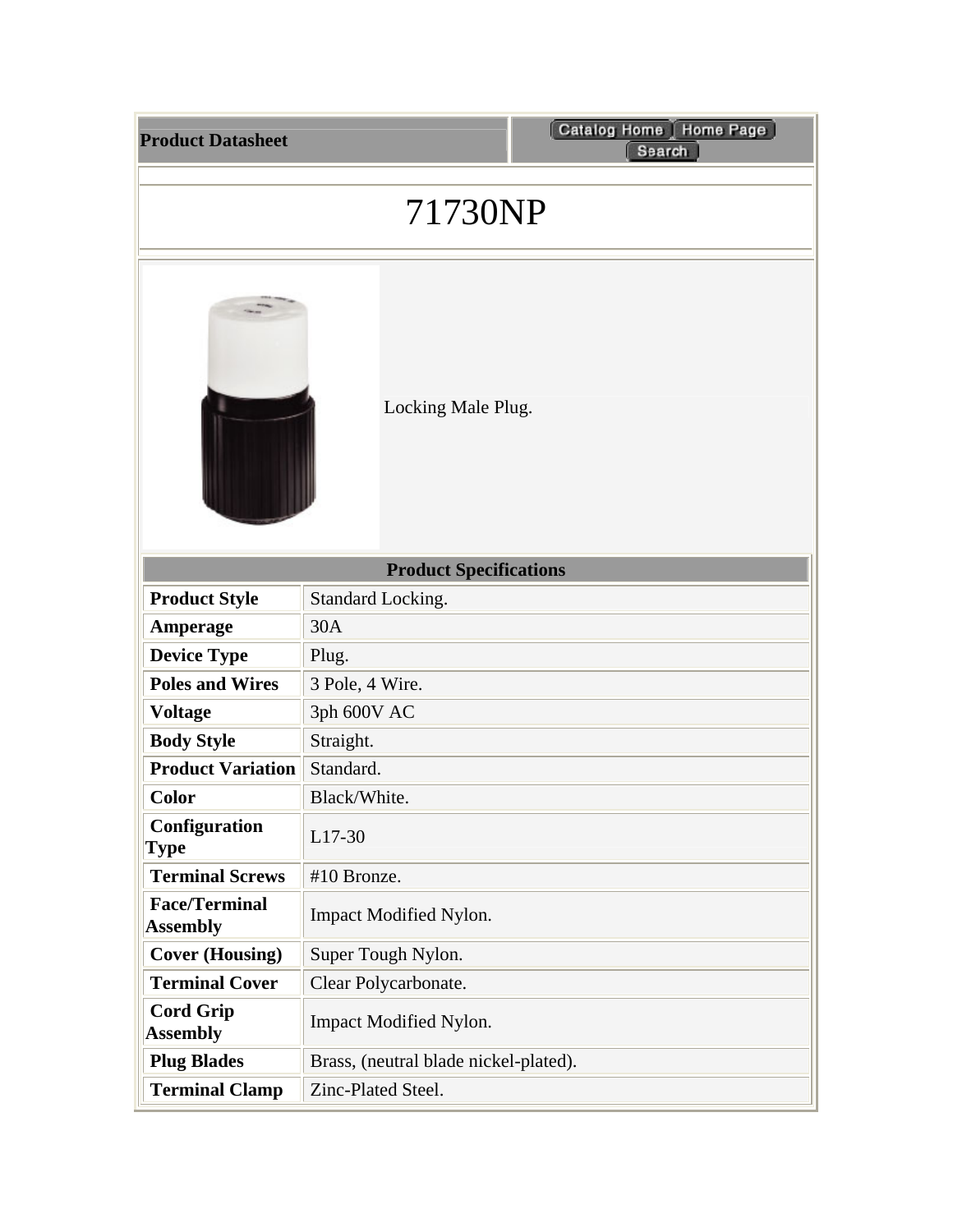| <b>Nut</b>                               |                                                                                                                                                                                                              |
|------------------------------------------|--------------------------------------------------------------------------------------------------------------------------------------------------------------------------------------------------------------|
| <b>Assembly Screws</b>                   | Zinc-Plated Steel.                                                                                                                                                                                           |
| <b>Dielectric Voltage</b>                | Withstands 3500V per UL498.                                                                                                                                                                                  |
| <b>Max Working</b><br><b>Voltage</b>     | 600V AC or 250V DC.                                                                                                                                                                                          |
| <b>Current</b><br><b>Interrupting</b>    | Certified for current interrupting at full rated current.                                                                                                                                                    |
| <b>Temperature Rise</b>                  | Maximum 30 deg C temperature rise at full rated current after 50<br>cycles of overload at 150% rated current for either AC or DC<br>applications per UL498                                                   |
| <b>Terminal</b><br><b>Identification</b> | $(X, Y Z$ Brass Hot) $(G, Green, Grounding)$ (W, Silver, Neutral).                                                                                                                                           |
| <b>Terminal</b><br><b>Accommodation</b>  | #18-#8 AWG Flexible Cord.                                                                                                                                                                                    |
| <b>Product</b><br><b>Identification</b>  | Ratings and NEMA identification are permanently marked on<br>device.                                                                                                                                         |
| Cord<br><b>Accommodation</b>             | Round portable service cords in accordance with device ratings as<br>defined in UL Standard 62, CSA C22.2 No. 49.                                                                                            |
| <b>Cord Grip Range</b>                   | 3 Wire: .300"-.950" (7.62-24.13), 4 and 5 Wire: .465"-1.115"<br>$(11.81 - 29.21)$ .                                                                                                                          |
| <b>Flammability</b>                      | HB or better per UL94 or CSA 22.2.                                                                                                                                                                           |
| <b>Operating</b><br><b>Temperatures</b>  | Maximum continuous 60 deg C, minimum -40 deg C without<br>impact.                                                                                                                                            |
| <b>UL Standard</b>                       | UL Listed to Standard 498 (Attachment Plug and Receptacles).                                                                                                                                                 |
| <b>CSA Standard</b>                      | Certified to CSA Standard C22.2 No.42M1984 (General Use<br>Receptacles) and C22.2 No. 182.2M1987 (Industrial Locking<br>Type, Special Use Attachment Plugs, Receptacles and Connectors)<br>where applicable. |
| <b>UL Listing File</b>                   | UL Listed File #E1381- Guide #AXUT                                                                                                                                                                           |
| <b>CSA Certification</b><br>File         | CSA Certified File #LR16215- Guide #20T2                                                                                                                                                                     |
| <b>Fed Spec</b>                          | Federal Specifications WC596 (where applicable).                                                                                                                                                             |
| <b>Complies with:</b>                    | Complies with NEMA Standards WD-1, WD-6 and UL 498.                                                                                                                                                          |
| <b>Overseas</b><br><b>Apporvals</b>      | NOM, CE.                                                                                                                                                                                                     |
| <b>Catalog Page</b>                      | Click here for catalog page                                                                                                                                                                                  |
|                                          |                                                                                                                                                                                                              |